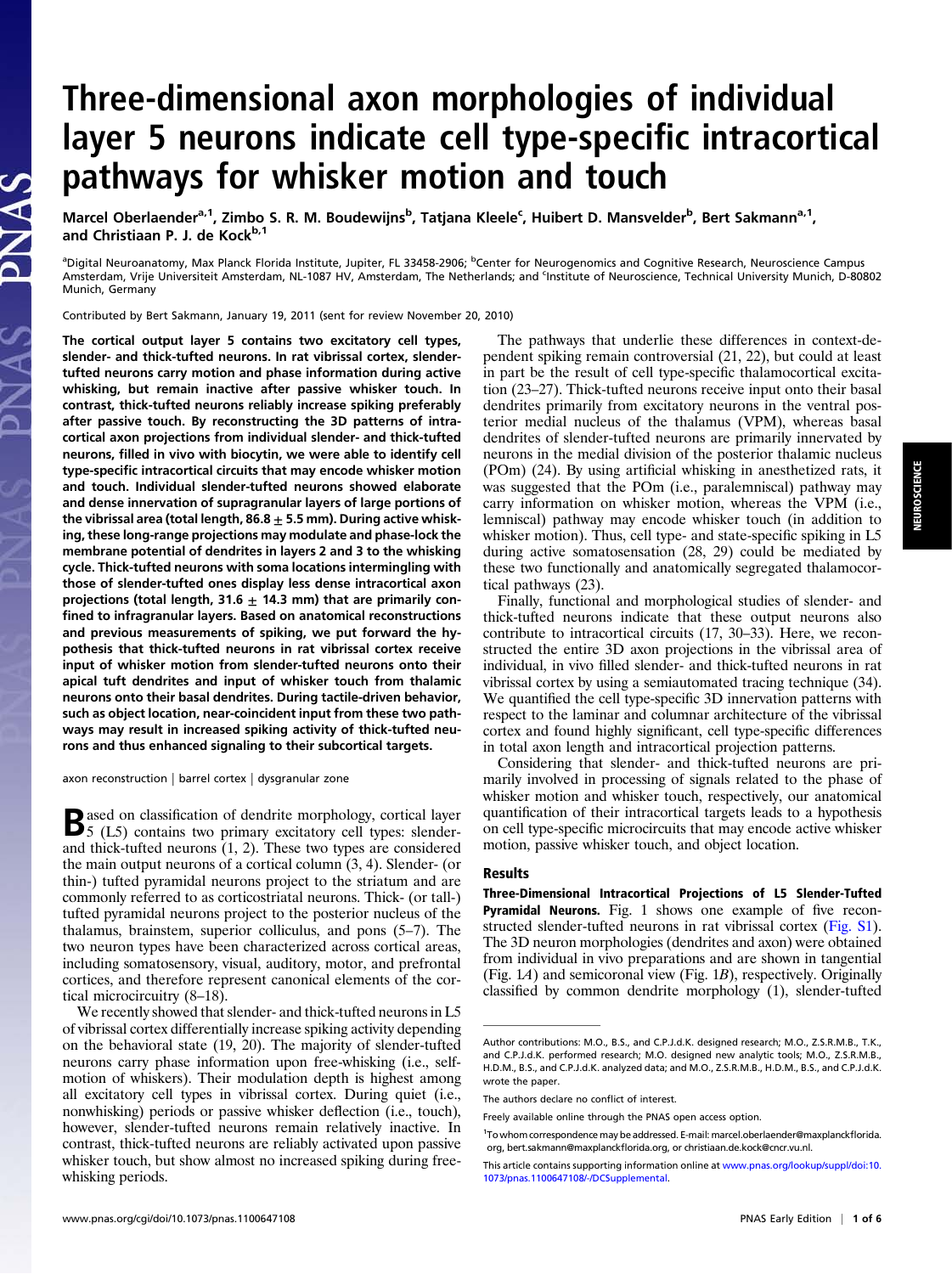

Fig. 1. Three-dimensional reconstructions of in vivo filled slender-tufted pyramidal neuron in L5 of rat vibrissal cortex. (A) View on cortical surface (dorsal axis points out of the paper plane). Neuronal processes (axon, blue; basal dendrites, red; apical dendrites, orange) are shown with reference to the barrel field in L4 (letters A–E refer to whisker rows, numbers refer to whiskers within the same row). Note the wide lateral spread and dense innervation of slender-tufted axon into multiple barrel columns surrounding the principal column, which contains the cell's soma. In addition, this neuron displays long-range projections outside the vibrissal area into surrounding higher-order dysgranular cortices (DZ). (B) Semicoronal view along whisker row D in A. Note that the wide-ranging lateral projections are primarily confined to supragranular layers. Projections in dysgranular cortex originate from a single branch and end in clusters of columnar dimensions.

neurons also share cell type-specific and characteristic intracortical axon projection patterns. First, slender-tufted neurons displayed elaborate and dense lateral projections, innervating large portions of the vibrissal area (Fig. 1A). Second, these lateral projections were mostly confined to supragranular layers, whereas granular and infragranular projections remained primarily within the principal column or septa in its immediate vicinity (Fig. 1B). Third, two of five neurons displayed significant innervation of higherorder dysgranular cortices adjacent to the vibrissal area [\(Fig. S1](http://www.pnas.org/lookup/suppl/doi:10.1073/pnas.1100647108/-/DCSupplemental/pnas.201100647SI.pdf?targetid=nameddest=SF1)). In the dysgranular zones, projections ended in supragranular depths in clusters of columnar dimensions, originating from a single projecting axon branch, indicating highly specific outgrowth and branching.

To discriminate quantitatively between the short (i.e., columnar) and long-range (i.e., vibrissal area) projections, we measured the total axon length within the principal column, as well as within and outside the vibrissal area (Fig.  $2A$  and B). Total axon length of cortical projections from slender-tufted neurons ranged from 79.5 mm to 94.8 mm (86.8  $\pm$  5.5 mm; Fig. 2B), of which  $16.4 \pm 6.7$  mm (19%) was confined to the principal column. The majority of axon (59.9  $\pm$  9.7 mm; 69%) was found within the vibrissal area, but outside the principal column, with similar amounts in septa  $(28.0 \pm 7.5 \text{ mm})$  and columns  $(31.9 \pm 7.6 \text{ mm})$ . A significant amount of axon (10.6  $\pm$  9.9 mm; 12%) was located in dysgranular zones.

Furthermore, the vertical innervation profiles of axon projections within and outside the principal column displayed significant differences (Figs.  $2C$  and  $3A$ ). Within the principal column, innervation peaks similarly in supragranular layers  $(6.2 \pm 3.6 \text{ mm})$ and infragranular L5 (8.1  $\pm$  2.7 mm). Outside the principal column, innervation is primarily restricted to supragranular depths  $(43.4 \pm 9.7 \text{ mm})$ ; Fig. 2C), exceeding granular  $(7.1 \pm 3.6 \text{ mm})$  and infragranular projections  $(9.4 \pm 3.8 \text{ mm})$  outside the principal column by a factor of three (Fig. 3B).

Three-Dimensional Intracortical Projections of L5 Thick-Tufted Pyramidal Neurons. To compare the cell type specificity of intracortical axon projection patterns of L5 output neurons (Table 1), we also reconstructed five axons of individual thick-tufted pyramidal neurons ([Fig. S2](http://www.pnas.org/lookup/suppl/doi:10.1073/pnas.1100647108/-/DCSupplemental/pnas.201100647SI.pdf?targetid=nameddest=SF2)). Fig.  $4A$  and B shows one example neuron in



Fig. 2. Quantification of 3D intracortical axon innervation of slender-tufted neurons (I). (A) Semicoronal view of 3D axon density of the five neurons shown in [Fig. S1.](http://www.pnas.org/lookup/suppl/doi:10.1073/pnas.1100647108/-/DCSupplemental/pnas.201100647SI.pdf?targetid=nameddest=SF1) The dashed box renders the approximate dimensions of the respective principal column of each neuron tracing. Note that innervation is not restricted to the principal column (PC), particularly in supragranular layers. (B) Most axon is found outside the principal column, or even extends into dysgranular cortices outside the vibrissal area, which cannot be recovered in in vitro preparations. (C) Axon length profiles along the vertical column axis. Within the principal column, L5 slender-tufted neurons display two innervation zones: one in supragranular L2/L3 and one in infragranular L5; outside the principal column innervation is largely restricted to supragranular layers, indicating that L5 slender-tufted–L5 projections remain local (i.e., intracolumnar), whereas L5 slender-tufted–L2/L3 projections represent primarily long-range projections (i.e., leaving the principal column).

tangential and semicoronal views, respectively. Somata of slenderand thick-tufted neurons were found at overlapping cortical depths of  $1,036 \pm 46$  µm and  $1,090 \pm 97$  µm, respectively. Thus, classification based solely on cortical depth or layer, i.e., into L5A and L5B neurons, was not predictive of morphology. We found that axon branches of thick-tufted neurons were shorter and less complex than those of slender-tufted neurons, with total length ranging from 11.4 mm to 46.5 mm  $(31.6 \pm 14.3 \text{ mm}; P < 0.0001,$ t test; Fig. 5B), of which  $10.1 \pm 6.4$  mm (32%) was confined to the principal column. Long-range projections of thick-tufted neurons within the vibrissal area, but outside the principal column, were less elaborate and less dense compared with slender-tufted neurons (18.6  $\pm$  7.5 mm; 59%; P < 0.0001, t test), and present in equal amounts in septa (9.3  $\pm$  3.9 mm) and columns (9.3  $\pm$  3.8 mm). Furthermore, thick-tufted neurons did not innervate dysgranular zones. Projections to areas outside the vibrissal cortex were restricted to its immediate vicinity and significantly less than slender-tufted ones  $(2.9 \pm 1.8 \text{ mm}; 9\%; P < 0.001, t \text{ test})$ .

With respect to layer-specific innervation profiles, thick-tufted neurons were also significantly different from slender-tufted neurons (Fig. 5C). Within the principal column, innervation was



Fig. 3. Quantification of 3D intracortical axon innervation of slender-tufted neurons (II). (A) Tangential view of Fig. 2A in supragranular, granular, and infragranular layers. Projections from L5 slender-tufted neurons remain largely confined to the principal column in granular and infragranular layers, but innervate almost the entire vibrissal area in supragranular layers. (B) Quantification of axon length within and outside the principal column reveals that most axon is found in supragranular layers outside the principal column.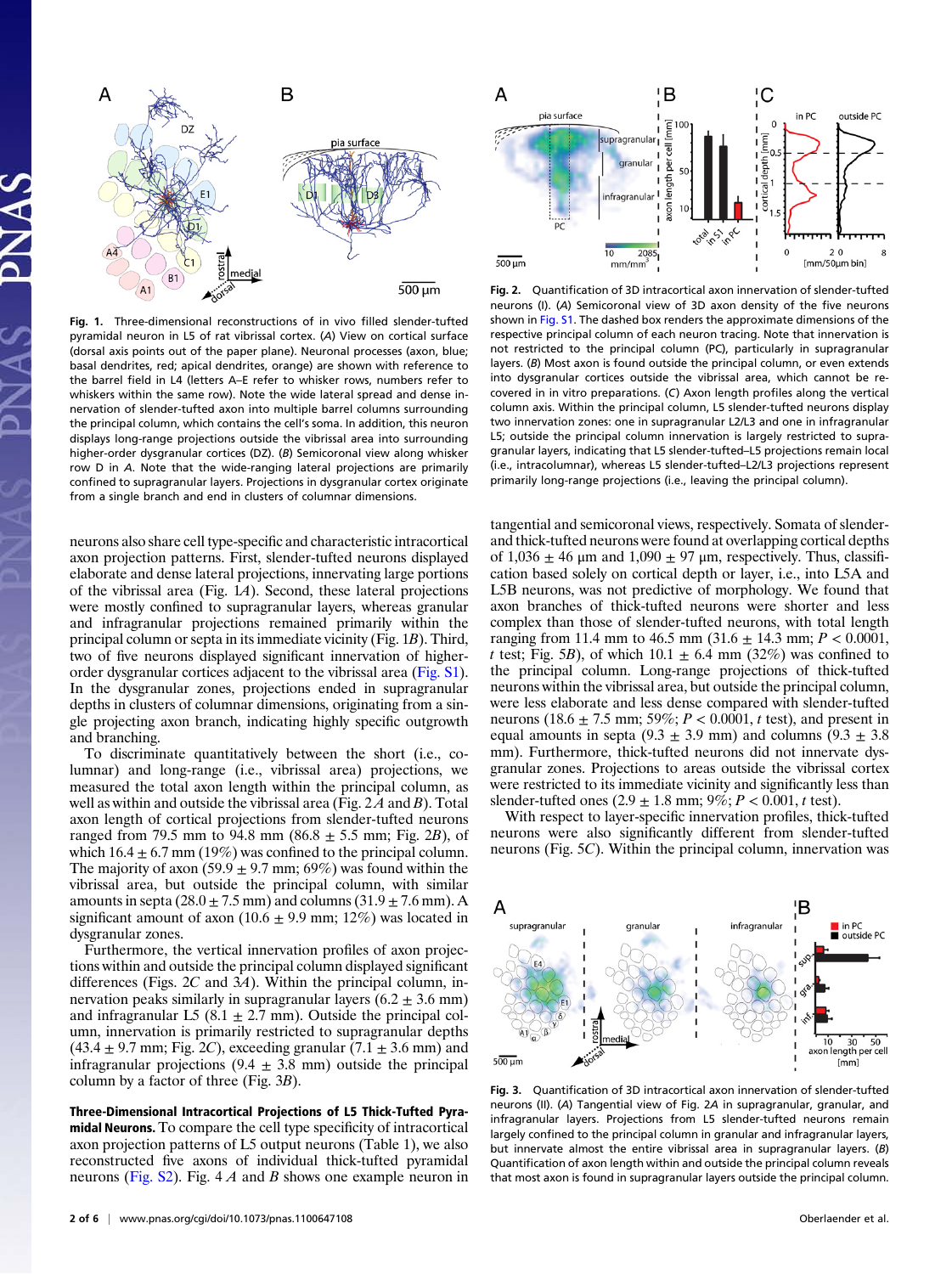#### Table 1. Cell type specificity of intracortical axon projection patterns of L5 output neurons

| Cortical area                             | Axon, mm        |                 |                  |
|-------------------------------------------|-----------------|-----------------|------------------|
|                                           | Slender-tufted  | Thick-tufted    | P value (t test) |
| Sensory cortex                            | $86.8 + 5.5$    | $31.6 \pm 14.3$ | < 0.0001         |
| <b>Vibrissal cortex</b>                   | $76.3 \pm 12.2$ | $28.7 \pm 13.4$ | < 0.001          |
| Supragranular                             | 49.6 $\pm$ 10.9 | 5.1 $\pm$ 2.7   | < 0.0001         |
| Granular                                  | $9.2 \pm 4.6$   | $4.8 \pm 3.0$   | 0.11             |
| Infragranular                             | $17.5 + 3.8$    | $18.8 \pm 8.4$  | 0.76             |
| Columns                                   | $48.3 \pm 10.5$ | $19.4 \pm 9.9$  | < 0.01           |
| Septum                                    | $28.0 \pm 7.5$  | $9.3 \pm 3.9$   | < 0.01           |
| Principal column                          | $16.4 \pm 6.7$  | $10.1 \pm 6.4$  | 0.17             |
| Supragranular                             | $6.2 \pm 3.6$   | $2.1 \pm 1.4$   | 0.04             |
| Granular                                  | $2.1 \pm 1.1$   | $1.4 \pm 1.3$   | 0.38             |
| Infragranular                             | $8.1 \pm 2.7$   | $6.6 \pm 4.1$   | 0.52             |
| Vibrissal cortex without principal column | 59.9 $\pm$ 9.7  | $18.6 \pm 7.5$  | < 0.0001         |
| Supragranular                             | 43.4 $\pm$ 9.7  | $3.0 \pm 1.9$   | < 0.001          |
| Granular                                  | $7.1 \pm 3.6$   | $3.3 \pm 1.8$   | 0.07             |
| Infragranular                             | $9.4 \pm 3.8$   | $12.2 \pm 4.4$  | 0.31             |
| Columns                                   | $31.9 \pm 7.6$  | $9.3 \pm 3.8$   | < 0.001          |
| Septum                                    | $28.0 \pm 7.5$  | $9.3 \pm 3.9$   | < 0.01           |
| <b>Outside vibrissal cortex</b>           | $10.6 \pm 9.9*$ | $2.9 \pm 1.8$   | < 0.001          |

\*Dysgranular zones.

rather homogeneous throughout all layers and reached a maximum in infragranular layers  $(6.6 \pm 4.1 \text{ mm})$ . Outside the principal column, most axon was located in deep infragranular layers, where axon branches innervated multiple surrounding columns  $(12.2 \pm 4.4 \text{ mm})$ ; Fig. 6B). Almost no axon was present in supragranular layers  $(3.0 \pm 1.9 \text{ mm})$ , marking the most conspicuous difference with respect to slender-tufted neurons ( $P < 0.0001$ ).

Bouton Distributions of L5 Slender- and Thick-Tufted Pyramidal Neurons. To relate the obtained 3D axon projection patterns to innervation densities that may allow speculating on synaptic connectivity, we determined the distance between boutons ( $N = 956$ ) along axons in dysgranular, supragranular, infragranular, and granular regions for slender- and thick-tufted neurons  $(n = 4)$ , respectively. We found swellings that are likely to correspond to en passant and, in some cases, terminaux boutons (35) along all axon branches and in all regions [\(Fig. S3\)](http://www.pnas.org/lookup/suppl/doi:10.1073/pnas.1100647108/-/DCSupplemental/pnas.201100647SI.pdf?targetid=nameddest=SF3). The ratio between the two bouton classes was layer- and cell type-specific, which may help to distinguish between these axon types during functional imaging studies (35). However, the small total number of terminaux boutons and the limited resolution of bright-field microscopy prevent us from making absolute statements on bouton statistics.

More importantly, we found that the interbouton distance was similar for slender- and thick-tufted neurons  $(2.84 \pm 1.36 \,\mu m \text{ vs.})$  $2.90 \pm 1.19$  μm) and independent of axon location [\(Fig. S3](http://www.pnas.org/lookup/suppl/doi:10.1073/pnas.1100647108/-/DCSupplemental/pnas.201100647SI.pdf?targetid=nameddest=SF3)).

## Discussion

The results indicate that slender- and thick-tufted pyramids in L5 have cell type-specific intracortical axon distributions, which differ in  $(i)$  total axon length,  $(ii)$  local and long-range projection patterns within different layers of the vibrissal area, and  $(iii)$ their cortical targets outside the vibrissal area. The axonal length measurements can be directly converted into 3D bouton distributions (as described earlier). In the neocortex, synapses of excitatory neurons are associated with en passant or terminaux boutons (35). Thus, for the present study, axonal length measurements are regarded as predictive of intracortical connectivity (36). As the two neuron types in L5 are differentially involved in whisker motion or passive whisker touch [\(Fig. S4\)](http://www.pnas.org/lookup/suppl/doi:10.1073/pnas.1100647108/-/DCSupplemental/pnas.201100647SI.pdf?targetid=nameddest=SF4), the data suggest that cell type-specific intracortical circuits are activated by slender- and thick-tufted neurons depending on the behavioral state, as schematically shown in Fig. 7.

Contribution of Slender-Tufted Neurons to Cortical Signaling During Active Whisking. Spiking in a subset of L5 slender-tufted neurons reliably carries information on position and, more importantly, phase upon active whisker motion [\(Fig. S4](http://www.pnas.org/lookup/suppl/doi:10.1073/pnas.1100647108/-/DCSupplemental/pnas.201100647SI.pdf?targetid=nameddest=SF4)) (20, 37). This information is conveyed subcortically to striatum (38), which is thought to participate in sensory-motor integration to fine-tune whisker movements (5). In addition, our data suggests that information on active whisker motion is relayed via three distinct intracortical pathways (Fig. 7A).

The first pathway may target dendrites of L5 neurons within the same principal whisker column, explaining in part the narrow receptive field observed for slender-tufted neurons (19, 39). This column-restricted spread of excitation mediated by slendertufted neurons within the infragranular layers suggests a columnand therefore whisker-specific corticostriatal output during whisker motion.



Fig. 4. Three-dimensional reconstructions of in vivo filled thick-tufted pyramidal neuron in L5 of rat vibrissal cortex. (A) Tangential view and notation as in Fig. 1A. Note that the intracortical axon innervation by thick-tufted cells is far less elaborate compared with slender-tufted neurons. Further, innervation remains largely confined to the principal column and a limited number of surrounding columns in its immediate vicinity. (B) Semicoronal view as in Fig. 1A. Please note that the horizontal projections to surrounding columns remain primarily confined to infragranular layers, whereas projections to granular and supragranular layers remain within the lateral boundaries of the principal column.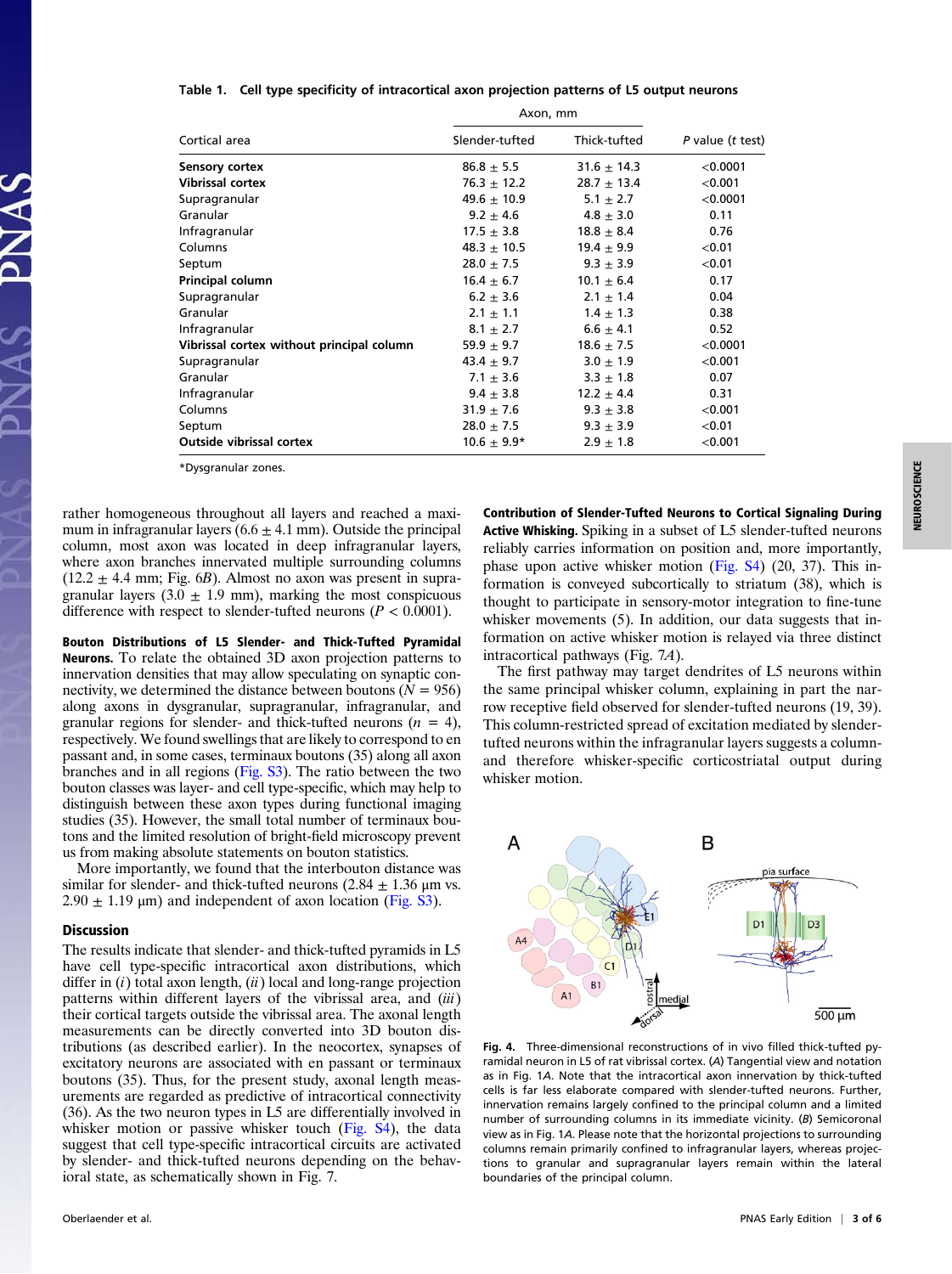

Fig. 5. Quantification of 3D intracortical axon innervation of thick-tufted neurons (I). (A) Semicoronal view of 3D axon density of the five neurons shown in [Fig. S2](http://www.pnas.org/lookup/suppl/doi:10.1073/pnas.1100647108/-/DCSupplemental/pnas.201100647SI.pdf?targetid=nameddest=SF2). Please note that innervation in granular and supragranular layers respects the lateral borders of the principal column, whereas innervation in infragranular layers extends to surrounding columns. (B) Thicktufted neurons display much less axon compared with slender-tufted neurons (Fig. 2B). Whereas the amount of axon is similar for slender-tufted and thick-tufted neurons within the principal column (16.4  $\pm$  6.7 vs. 10.1  $\pm$  6.4;  $P = 0.17$ ), long-range projections are significantly less elaborate for thicktufted neurons (59.6  $\pm$  9.7 vs. 18.6  $\pm$  7.5; P < 0.0001). (C) The axon length profile of thick-tufted neurons within the principal column reveals that intracolumnar innervation is almost homogeneous throughout all layers, reaching a peak in infragranular L5 approximately 1,250 μm below the pia surface. The profile outside the principal column shows that long-range projections are confined to infragranular layers.

The second pathway targets dendrites located within supragranular layers of a large portion of the vibrissal area, which primarily contain basal and apical dendrites of L2 and L3 pyramidal neurons, apical tufts of L5 thick-tufted and slender-tufted neurons (24), as well as dendrites from L2 and L3 inhibitory interneurons (40). Axon projections of L5 slender-tufted neurons have been shown to establish functional connections with L2/L3 pyramidal neurons (32, 33). However, as spiking in supragranular layers does not increase significantly upon active whisking (20, 41), the sensory information carried by these intracortical long range projections is likely within fine-scale synaptic activity (42). During active whisking, the membrane potential of L2 and L3 pyramidal neurons may therefore be locked to the phase of individual slender-tufted neurons (41). However, more importantly, slender-tufted projections to supragranular layers may also target the apical tuft dendrites of L5 thick-tufted neurons, present at high density in supragranular layers (24). These long-range L5 slender-tufted projections may then serve to depolarize and phase-lock the membrane potential of apical tuft dendrites of L5 thick-tufted neurons to whisker motion.

The third target population of L5 slender-tufted neurons comprises a previously unknown pathway to supragranular depths



Fig. 6. Quantification of 3D intracortical axon innervation of thick-tufted neurons (II). (A) Tangential view of Fig. 5A in supragranular, granular, and infragranular layers. Projections of thick-tufted neurons remain almost completely confined to the lateral column boundaries in granular and supragranular layers, but spread to adjacent columns in infragranular layers. (B) Quantification of axon length within and outside the principal column reveals that most axon is found in infragranular layers outside the principal column.

of higher-order dysgranular zones adjacent to the vibrissal area. We hypothesize that this direct cortical pathway from vibrissal to dysgranular cortex underlies the activity observed previously in dysgranular zones after stimulation of the whiskers or intervibrissal skin and fur (43–45). Dysgranular zones are thought to participate in multisensory integration of auditory, visual, and somatosensory stimuli (43), rendering L5 slender-tufted neurons as one potential cell type that signals whisker motion and position to higher-order sensory areas in a phase-sensitive way.

Contribution of Thick-Tufted Neurons to Cortical Signaling After Passive Whisker Touch. L5 thick-tufted neurons reliably increase spiking after passive whisker touch (19). This increase may be primarily caused by thalamocortical input to basal dendrites from VPM neurons via the lemniscal pathway (23–26, 39, 46).

Our data suggest that thick-tufted neurons may contribute significantly less to signaling via intracortical pathways (Fig. 7B) than slender-tufted neurons. Axon projections into granular and supragranular layers are sparser and mostly confined to the principal whisker column, suggesting an almost column-restricted spread of intracortical excitation. However, thick-tufted neurons project more densely to infragranular layers of the principal and surrounding columns, explaining in part the broad sub- and suprathreshold receptive fields of thick-tufted neurons (19, 39, 47) and suggesting that output to subcortical targets from thick-tufted neurons may be less column- and therefore whisker-specific than that from slender-tufted neurons.

Thick-Tufted Neurons May Function as Coincidence Detectors During Object Location. In vitro, L5 thick-tufted neurons have been shown to act as coincidence detectors when basal and apical trees are simultaneously depolarized within a critical time window (48– 50). Input to the basal dendrites evokes action potentials backpropagating into the apical dendrite, which, when coinciding with depolarization from the apical tuft, results in an increased



Fig. 7. Cell type-specific microcircuits in L5 are involved during different behavioral states. (A) During active whisking, slender-tufted neurons display spiking activity that carries phase information (p). Because of their intracortical axon projection pattern, slender-tufted neurons from a single column convey this information (i) via local circuits to L5 neurons within the principal column (not shown), yielding whisker-specific output of slendertufted neurons to the striatum; and (ii) via long-range circuits to supragranular layers of the entire vibrissal area and adjacent dysgranular zones, diminishing whisker specificity in supragranular layers. (B) During passive whisker touch, thick-tufted neurons display the highest increase in spiking activity in vibrissal cortex, primarily caused by thalamocortical input from VPM (t). Because of their 3D intracortical axon pattern, thick-tufted neurons from a single cortical column convey information of whisker touch (i) via local circuits to all layers within the principal column (not shown), (ii) via long-range circuits to L5 of surrounding columns, and (iii) to subcortical targets (e.g., POm and pons). (C) Object location during active whisker motion may be encoded by simultaneous input from slender-tufted neurons to apical tufts and from VPM to basal dendrites of L5 thick-tufted neurons, causing increased spiking activity (bold arrow) and enhanced output to subcortical targets (e.g., corticothalamic feedback to POm).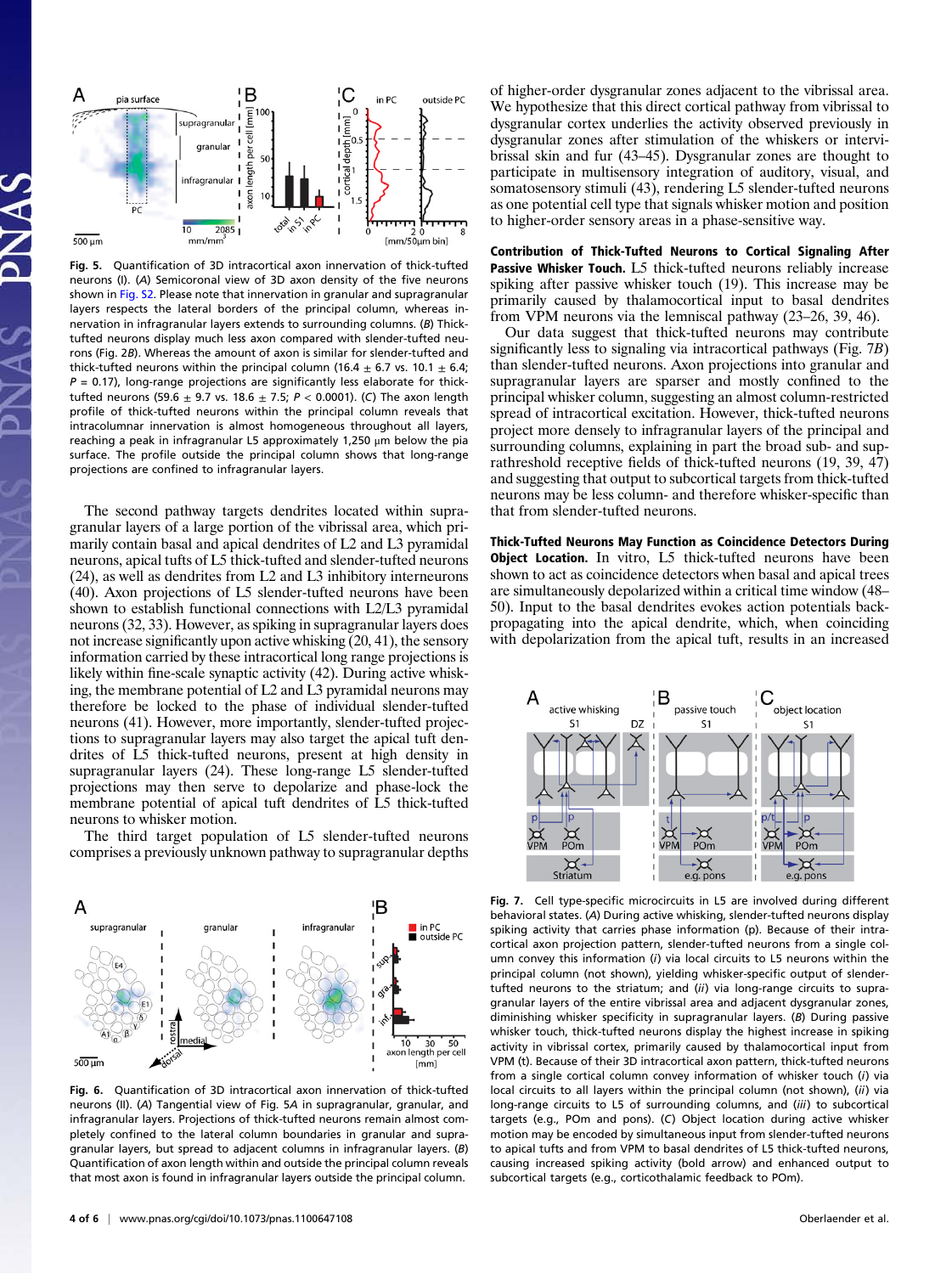number of spikes and evokes bursts of somatic and axonal action potentials (49, 51).

We suggest that, in vivo, L5 thick-tufted neurons of vibrissal cortex are activated under two different conditions. First, excitatory input from VPM to basal dendrites drives L5 thick-tufted neurons to spiking threshold after passive whisker touch and results in single or short trains of spikes (52). Second, nearsimultaneous activation of L5 slender-tufted and VPM pathways during sensory-motor behavioral paradigms, such as object location during active whisking, may coincidentally depolarize basal and apical dendrites of L5 thick-tufted neurons and cause increased (i.e., burst) activity (Fig. 7C) (37, 53), which is then conveyed to intra- and subcortical targets.

We put forward the hypothesis that individual L5 slender-tufted neurons serve primarily as intracortical hubs of cell-specific information on whisker motion and phase. They potentially modulate the membrane potential of all dendrites in supragranular layers (including those of inhibitory neurons) within large portions of the vibrissal area according to their phase and lock them to specific parts of the whisking cycle. This cell-specific phase-locking may facilitate encoding of object location, which comprises simultaneous, unspecific input on whisker touch from VPM neurons to the basal dendrites and specific input on whisker phase from L5 slender-tufted neurons to the apical tufts of L5 thicktufted neurons (Fig. 7C).

Additional Pathways for Integration of Whisker Motion and Active Touch. Other intra- and thalamocortical mechanisms for integration of whisker motion and touch may exist in parallel to the pathways described here. L5 slender-tufted neurons may also function as coincidence detectors when lemniscal input from L4 (30, 54) and paralemniscal input occur simultaneously (14). However, somatic action potentials only back-propagate into the apical dendrite for short distances during spiking frequencies that are observed in vivo (55). It seems therefore more likely that L5 slender-tufted neurons integrate input on whisker motion and touch at the soma (37, 56), but coincidence detection via near-simultaneous input to basal and apical tuft dendrites is less likely to occur.

Furthermore, direct innervation from POm onto apical dendrites of L5 thick-tufted neurons could serve in a similar way as the input from slender-tufted neurons suggested here (24, 57). Another possibility for simultaneous input on whisker motion and touch could involve direct innervation from the primary motor cortex (6, 25) onto apical dendrites of L5 thick-tufted neurons.

#### Conclusion

Considering that slender-tufted neurons predominantly carry phase information during active whisker motion and that thicktufted neurons are preferentially activated upon passive whisker touch, we argue that the pathways we described here are realistic candidates for encoding object location. The emergence of cell type-specific genetic labels for slender- and thick-tufted neurons (38) sets the stage to specifically manipulate the activity of slender- and/or thick-tufted neurons, which may ultimately prove or disprove the functional contributions of the pathways described here during whisker-mediated behavior.

- 1. Hallman LE, Schofield BR, Lin CS (1988) Dendritic morphology and axon collaterals of corticotectal, corticopontine, and callosal neurons in layer V of primary visual cortex of the hooded rat. J Comp Neurol 272:149–160.
- 2. Larkman A, Mason A (1990) Correlations between morphology and electrophysiology of pyramidal neurons in slices of rat visual cortex. I. Establishment of cell classes. J Neurosci 10:1407–1414.
- 3. Jones EG (1984) Cerebral cortex. Laminar Distribution of Cortical Efferent Cells, eds Peters A, Jones EG (Plenum, New York), pp 521–553.
- 4. Meyer HS, et al. (2010) Number and laminar distribution of neurons in a thalamocortical projection column of rat vibrissal cortex. Cereb Cortex 20:2277–2286.
- 5. Alloway KD (2008) Information processing streams in rodent barrel cortex: the differential functions of barrel and septal circuits. Cereb Cortex 18:979–989.

## Methods

Juxtasomal Labeling with Biocytin. Recordings from urethane anesthetized Wistar rats (postnatal day 28  $\pm$  1) were made as described previously (19). Cytochrome C oxidase staining was used to label barrel contours in L4 (58). The recorded neurons were labeled with the chromogen 3,3′-diaminobenzidine tetrahydrochloride (59) by using the avidin–biotin–peroxidase method. Selection criteria for reconstructions included adequate labeling, sufficient cytochrome C signal to reconstruct the barrel/septum pattern, and reliable serial reconstruction of long-range axon branches (60).

Three-Dimensional Semiautomated Reconstruction of Neuron Morphology. Neuron tracings were performed on 100-μm-thick Vibratome sections cut approximately tangential to the D2 barrel column. Ranging from the pia surface to the white matter, 20 sections were reconstructed per neuron. 3,3′- Diaminobenzidine tetrahydrochloride-stained neuronal branches were detected and traced by using a previously described automated pipeline (34) and optimized mosaic/optical sectioning microscopy (61). In cases in which neuronal branches reached the borders of the imaged volume, additional image stacks were taken at adjacent areas. Manual postprocessing of individual sections (62), as well as automated alignment of reconstructed branches across sections (63), were performed by using a custom-designed 3D editing environment based on Amira visualization software (64). Pia and barrel outlines were manually drawn on low-resolution images and added to the tracings in Neurolucida software (MicroBrightfield).

Data Analysis. All neurons were transformed into a standardized coordinate system having its origin at the center of the L4 barrel containing the neuron's apical dendrite ("principal barrel"). The z axis pointed dorsally, parallel to the vertical barrel axis; the  $x$  axis laterally toward the center of the first neighboring barrel within the same whisker row. Analysis of these standardized neurons was performed in Amira software with use of customwritten tools.

Axon length per individual column was determined by extrapolating the respective barrel contours along the vertical axis toward the pia and white matter. Axon structures that are not contained within any column were counted as septal projections. Supragranular, granular, and infragranular projections were measured for each column individually, as barrel size or thickness of the cortex may vary between columns.

Average axon density distributions were determined by aligning all axons to the D2 column, but preserving vertical and lateral position of the soma as well as orientation with respect to the barrel center. The maximal 3D bounding box surrounding all axons was subdivided into 100-μm voxels. Density is presented as axon length per such voxel.

Average interbouton distances were obtained manually by using a transmitted light bright-field microscope equipped with a  $100 \times$  oil immersion objective (numerical aperture, 1.4) and Neurolucida software. Preferentially, horizontally projecting axons were chosen for analysis. Interbouton distances were determined by using the Quick Measure tool in Neurolucida for samples from two slender- and thick-tufted neurons, respectively.

Data are presented as mean  $\pm$  SD and GraphPad Instat 3 software was used for statistical analysis. Significance level was set at  $P < 0.05$ .

ACKNOWLEDGMENTS. We thank Andrea Weber and Sebastiano Bellanca for Neurolucida reconstructions during initial stages of the project, Vincent J. Dercksen for implementing analysis tools in Amira; Marlies Kaiser, Ellen Stier, and Brendan Lodder for excellent technical support; Robert Egger for his help on the bouton counts; and Hanno-Sebastian Meyer and Jason Christie for fruitful discussions. This work was supported by the Max-Planck Society, the Center for Neurogenomics and Cognitive Research at Vrije Universiteit Amsterdam, and a Veni Grant from The Netherlands Organization for Scientific Research (to C.P.J.d.K.).

- 6. Aronoff R, et al. (2010) Long-range connectivity of mouse primary somatosensory barrel cortex. Eur J Neurosci 31:2221–2233.
- 7. Groh A, de Kock CP, Wimmer VC, Sakmann B, Kuner T (2008) Driver or coincidence detector: Modal switch of a corticothalamic giant synapse controlled by spontaneous activity and short-term depression. J Neurosci 28:9652–9663.
- 8. Binzegger T, Douglas RJ, Martin KA (2004) A quantitative map of the circuit of cat primary visual cortex. J Neurosci 24:8441–8453.
- 9. Sakata S, Harris KD (2009) Laminar structure of spontaneous and sensory-evoked population activity in auditory cortex. Neuron 64:404–418.
- 10. Ojima H, Honda CN, Jones EG (1992) Characteristics of intracellularly injected infragranular pyramidal neurons in cat primary auditory cortex. Cereb Cortex 2: 197–216.